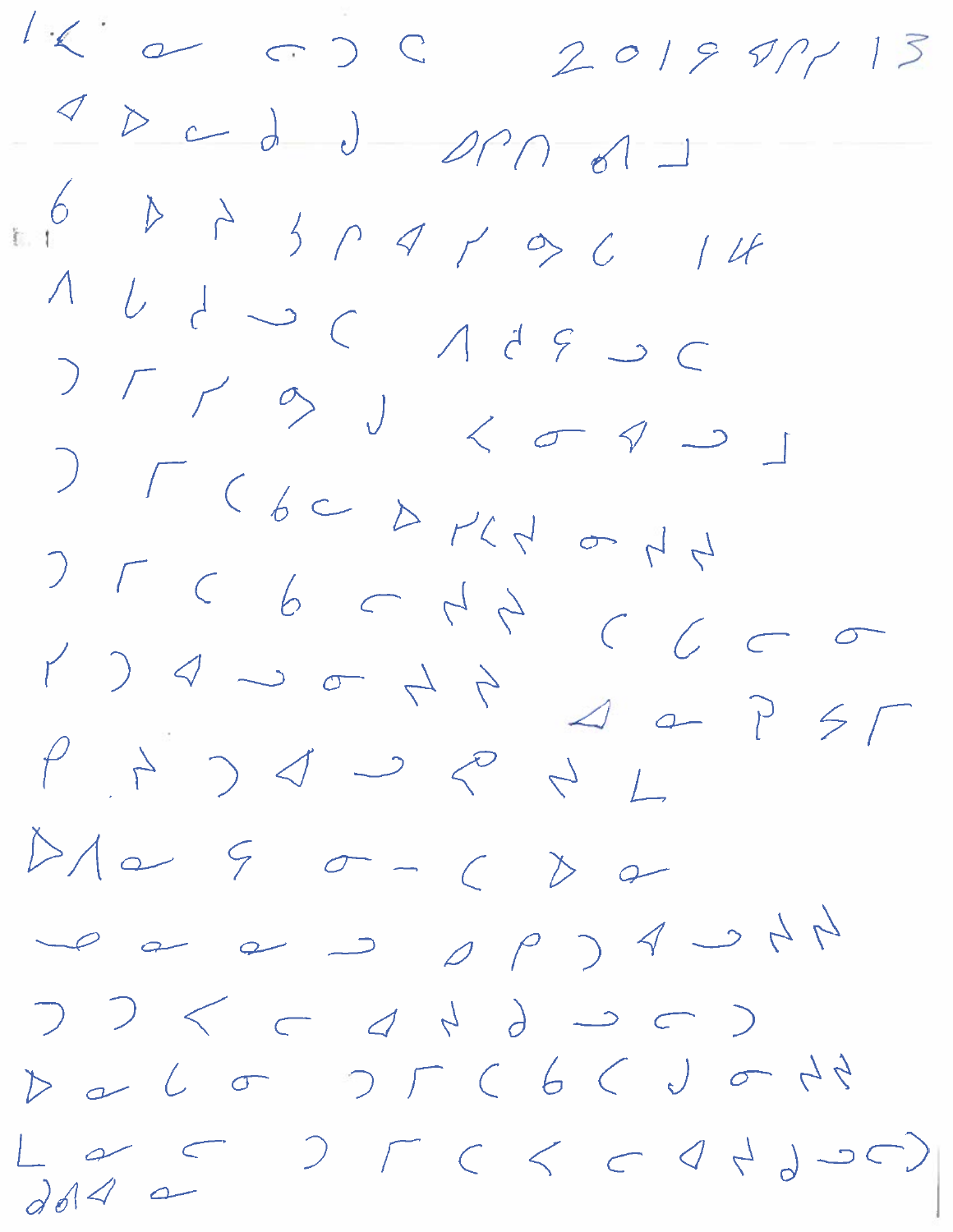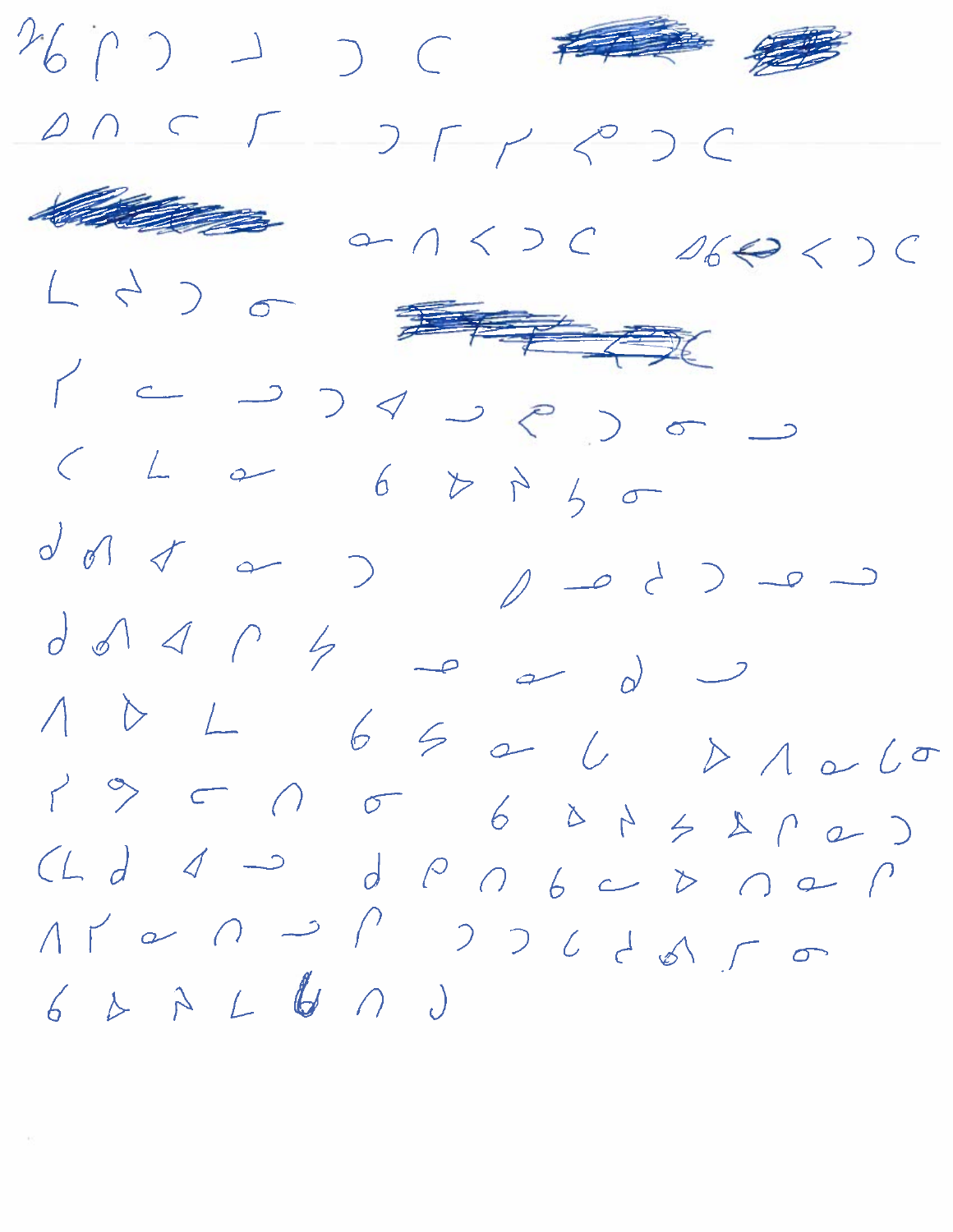$3<$  $d$  d  $f$   $p$   $L$   $p$  $223 17129 0930$  $d$  ad  $d$  ad  $d$  $\mathcal{L}^{\mathcal{L}}$  $C \begin{array}{ccc} d \prec & d \prec & c \end{array}$  $J_{d} \geqslant 1200$  $<$  or  $>$   $\Gamma \rightarrow \sim \sim \Gamma$  $3 - d$   $J$   $L$   $C$  $\int_{a}^{b} \int_{a}^{b} f(x) dx dx$  $0 < 0 < 0 < 0$  $427$  $6$   $6$   $6$   $6$   $7$   $6$   $7$   $7$   $7$   $7$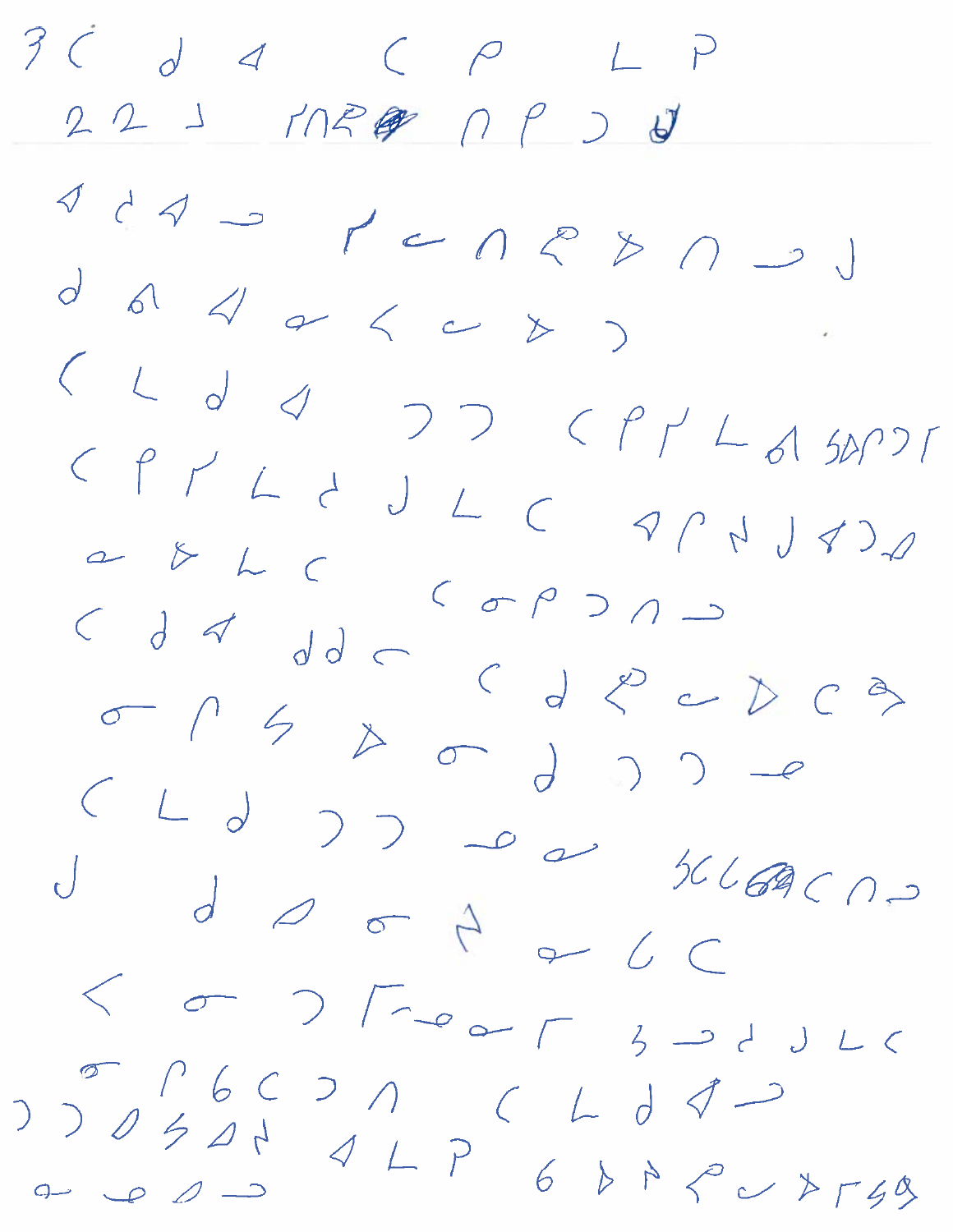$46$  $4 d 4 a 51 46$ 6  $377777777667700$  $67$  $422$  $274)$  $\angle$  $\partial$   $\rightarrow$  $\begin{array}{ccccc}\n&\circ&\downarrow\text{w} &\downarrow\end{array}$  $\big)$  $\begin{pmatrix} 1 & 1 \\ 0 & 1 \end{pmatrix}$  $\overline{\phantom{a}}$  $\rho$  or  $\delta$  4  $\mathcal{O}$  $\rightarrow$  $\sim$  $\perp$  $\curvearrowleft$  $\rightarrow$  $67000$  $P \subset Q$  $\infty$  $\angle$  $D \nvert b \nvert \cap \cap \cap \cap \cap \cap \cap \subset \cap$  $11$  $476006000$  $\mathscr{Q}$  $\sim$  $CL$  $A$  d  $\gamma$   $C$